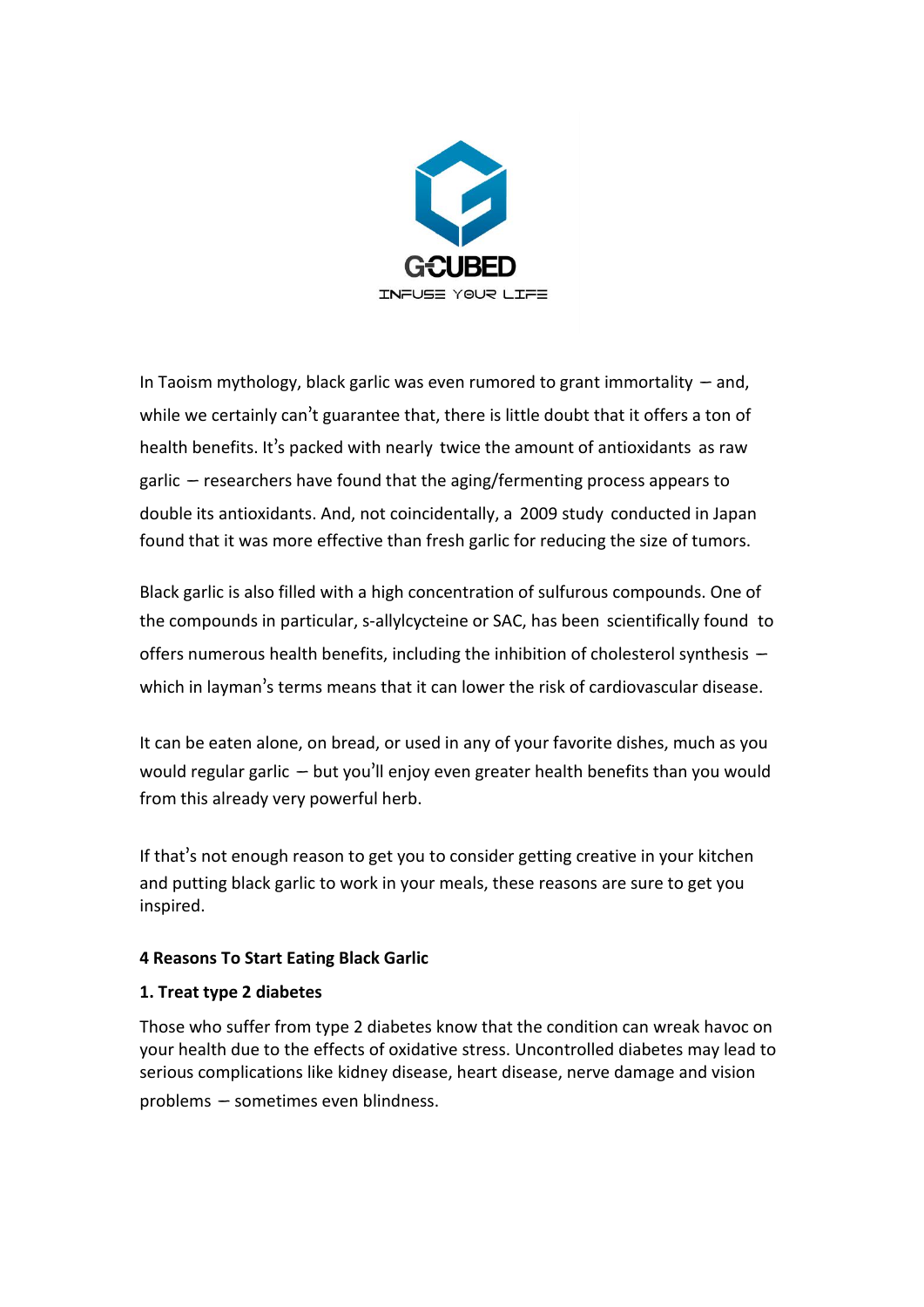The potent antioxidants in black garlic specifically can lessen oxidative stress caused by increased blood sugar levels.Multiple [studies](http://www.ncbi.nlm.nih.gov/pmc/articles/PMC2788179/) have found that its high level of antioxidants exert an even stronger effect than regular garlic and could be even more helpful in preventing complications of diabetes.

## **2. Improve** cholesterol levels

While "good" cholesterol, or HDL, is essential for survival, keeping LDL, or "bad" cholesterol in check is important for reducing the risk of heart disease, stroke and premature death. Although raw garlic has gotten most of the praise when it comes to heart healthy benefits, black garlic has recently been the subject of multiple studies, and as it has a slightly different phytochemical makeup compared to raw garlic, as mentioned, it offers even greater benefits for supporting the heart.

A 2014 [study](http://www.nutritionjrnl.com/article/S0899-9007(14)00119-1/abstract) conducted at Chonbuk National University Hospital in South Korea found that participants who took black garlic extract daily for 12 weeks say an average increase in HDL ("good" cholesterol), as well as a decrease in allpoprotein B in blood lipids – something that's considered to be a strong indicator of heart disease risk.

# **3. Allergy relief and more**

Whether you suffer from nasal or skin allergies, black garlic can bring significant relief. [Studies](http://www.ncbi.nlm.nih.gov/pmc/articles/PMC3901385/) have found that it actually has the ability to turn off genes that cause inflammation and allergic reactions in the first place. It's also known to strengthen the immune system, due to its abundance of antioxidants, which is important whether you have allergies or not.

In addition to warding off allergies, as garlic is considered a natural antibiotic it can even help to battle viruses and infections. A 2012 [study](https://www.sciencedaily.com/releases/2012/05/120501134203.htm) conducted at Washington State University found that garlic was 100 times more effective than two top antibiotics for fighting a bacteria known as Campylobacter, which is responsible for many intestinal illnesses throughout the world. It's been used for medicinal purposes for thousands of years, include to help fight the plague in the 18th century.

Garlic has the ability to kill bacteria as well as viruses, fungus's and pathogens without harming beneficial gut flora, unlike antibiotic drugs.

## **4. Help heal the liver from alcohol damage**

The liver is one of the only organs that can heal itself from damage  $-$  if good habits are developed before it's too late. Alcoholic liver disease occurs as a result of